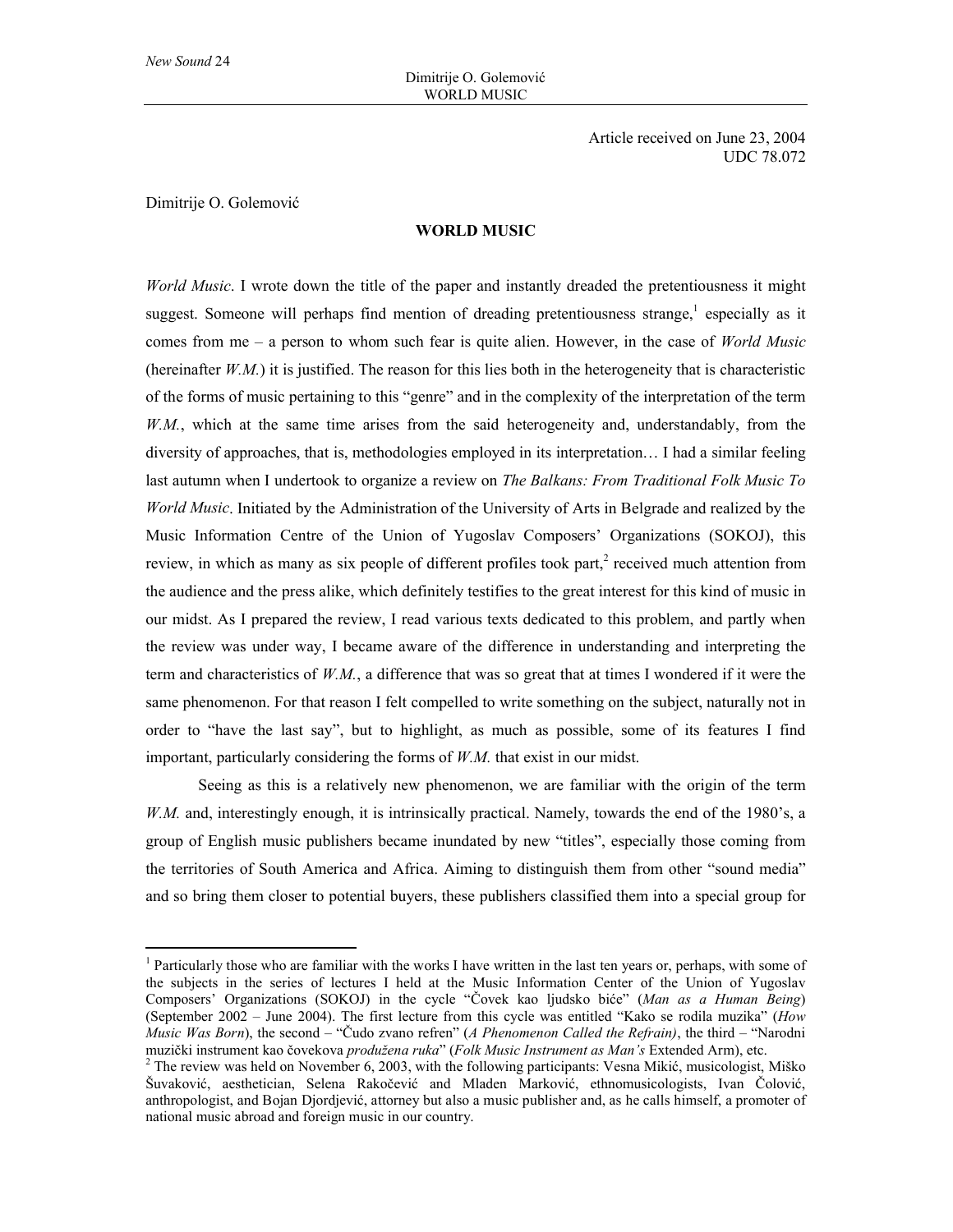which they came up with the name  $W.M$ .<sup>3</sup> In time  $W.M$ . became one of the most popular kinds of music, extending to undreamed-of boundaries both quantitatively and qualitatively, incorporating an incredible abundance of world music production. According to Bojan Djordjević, *W.M.* can encompass practically anything, both traditional music and "all sorts of fusions", along with "afropop", and, as far as the Balkans are concerned, various local forms, including the ones pertaining to neo-folk music, even what is known as turbo-folk music  $(?)$ .<sup>4</sup> However, there are authors who approach the issue of defining *W.M*. more carefully, introducing other terms into the "story", such as, for example, *World Music Fusion* (hereinafter *W.F.*), in order to draw a line between defining music that is traditional (albeit not entirely original, which means that it is already to a certain extent modified), which they regard as *W.M*., and the other kind, characterized by a conscious creation of forms, during which traditional "samples" are combined with the latest technological achievements in the shaping of music –  $W.F$ <sup>5</sup>

Without engaging more extensively in the problems of terminology, insomuch as it seems to me that the result of analyzing the said phenomenon would not be any more complete, I opt for the term most commonly used in practice, and that is *W.M*. In order to start analyzing its forms in our country, one should point out some of its most distinct features – in general, which is not an easy task, particularly due to the diversity that is prevalent in this music sphere. However, if an effort is made to value more relevant features rather than irrelevant ones, a feature that could be termed "traditional basis" will come out into the foreground. It is characteristic of *W.M*. forms to have a traditional, that is, folkloric basis, be it either a particular "original sample" or a folkloric inspiration, which is also typical of the forms of artistic music created in the last few centuries. Therefore, it can be concluded that **there is no** *W.M***. that is not based on folklore**. This basis does not always have to be evident or direct in practice, so that, for example, music that is not basically folkloric but is performed on some of the traditional folk music instruments can also be classified as *W.M*.

One of the most common, as well as most important, characteristics displayed by *W.M*. is music production arrangement. The process in which "technology meets tradition"<sup>6</sup> enables transferring traditional music into a contemporary context, thus bringing it closer to a wider audience. An important fact with regard to *W.M*. is that it **represents a form of urban culture**, which is at particular variance with its mostly rural (country) basis; still, its production arrangement helps to

 $\overline{a}$ 

<sup>3</sup> V. Andree-Zaimović, "Muzika svijeta i svjetska muzika (od kulturnog altruizma ka profitu i nazad", *2nd International Symposium "Music in Society"*, Muzikološko društvo FBiH, Muzička akademija Sarajevo, 2001, p. 285.<br><sup>4</sup> Exam

From B. Djordjević's presentation at the said review.

<sup>&</sup>lt;sup>5</sup> This process most probably arose from the need to create something that could be termed cross-cultural, that is, cross-temporal music (A. Ramović, "World Fusion – jedan prilog diskusiji o globalizaciji muzike", *2nd International Symposium "Music in Society"*, Muzikološko društvo FBiH, Muzička akademija Sarajevo, 2001, p. 280).<br><sup>6</sup> The ex

The expression adopted from A. Ramović (ibid, p. 281).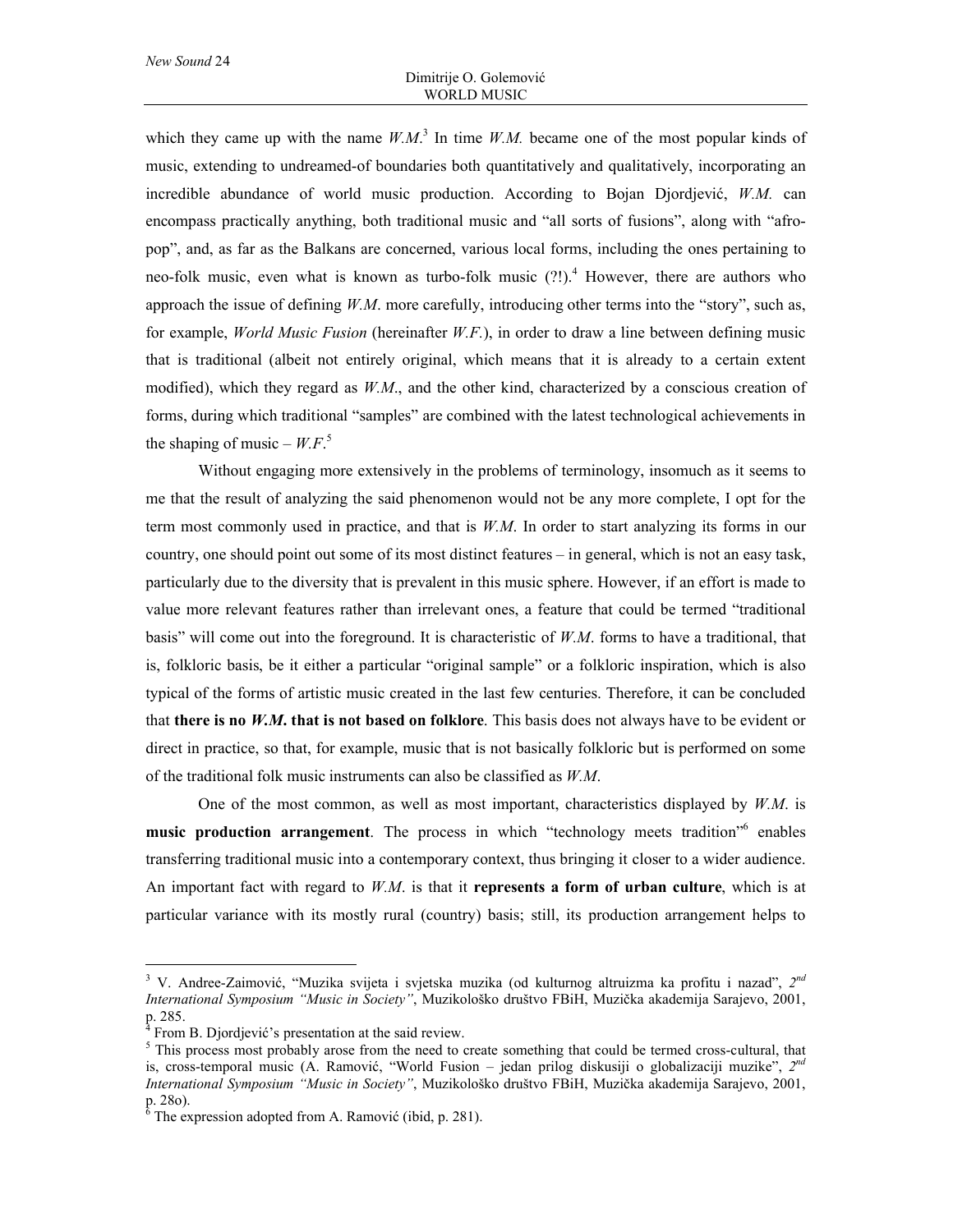$\overline{a}$ 

bridge that once insurmountable gap. Music production as one of its features was also very important in overcoming the boundaries between different cultures. Consequently, numerous folkloric creations, "dressed in contemporary music", were raised from the level of the specifically regional to the universal. $<sup>7</sup>$ </sup>

Speaking of *W.M.* on our territory, and bearing in mind all its forms, as well as the forms in which it appears, it would be appropriate to point out that interest for this music dates from the mid-1970's. Having become aware of the fact that music based on traditional – rural grounds experienced a real boom in the world, domestic authors turned to it more or less successfully, engaging in it to the best of their abilities.<sup>8</sup> That is how various forms and styles of domestic *W.M.* were created, some of which were popular with only a part of the domestic population, while others became "common good". This depended on a number of factors, both on the origin of music-making and the developments in our region – the disintegration of the country, its impoverishment and major demographic changes that brought about cultural changes as well, often manifested as a specific decline in the cultural level. Therefore it comes as no surprise that in many of our surroundings rock music, in the past on a par with world trends in terms of its quality, was replaced by neo-folk or even "turbo folk" music, a surrogate of neo-folk music created by crossing neo-folk with pop music in a specific way, using a process by which neo-folk music is produced in the same way as pop music.

As previously mentioned, **domestic** *W.M.* **has several forms**. The simplest forms are clearly those appearing in the form of an **original "folkloric sample"**. They tend to best deliver an authentic illustration of traditional song or music-making, thus representing a unique **traditional sonic museum**. Because they are not modernized by music arrangement, these forms of music-making are not very popular with the audience. Still, the audience occasionally listens to them considering there are an increasing number of groups performing this music, and that they often perform both at concerts and on the radio and television. A typical example of such music-making is the band "Moba", which performs songs from various parts of Serbia (sound example no. 1), and many others as well.<sup>9</sup> This form of fostering traditional folk music is but a step away from a form where traditional

 $<sup>7</sup>$  The term universal should be taken tentatively, since it concerns techniques that belong to the music of the</sup> West, which nevertheless, in a way, became commonly accepted owing to their popularity. Incidentally, this phenomenon is not a novelty in music production, not even in the traditional, domestic one. Suffice it to remember the ritual Christmas (*koledarska*) or rain songs (*dodolska*) that transformed from one-part to two-part songs, performed in the manner of the newer rural singing (singing "in bass"), which came to Serbia from Slavonia sometime during World War I, bringing along with it the chord of the third as the basic musical symbol of Central, that is, Western Europe, as distinct from the second which was up to then the most common chordal interval.

<sup>&</sup>lt;sup>8</sup> Interestingly enough, the compositions inspired by folklore have existed in our popular "light" music since the mid-1970's, but they never were that popular with the wider audience (compositions of the bands "Rani mraz", "Bijelo dugme", etc.)… <sup>9</sup>

<sup>&</sup>lt;sup>9</sup> Bands like these are numerous in Serbia, and are especially present in certain cultural clubs. What is of particular importance is the fostering of folk songs by the pupils of the "Mokranjac" Music School in Belgrade, as well as by the students of the Faculty of Music in Belgrade.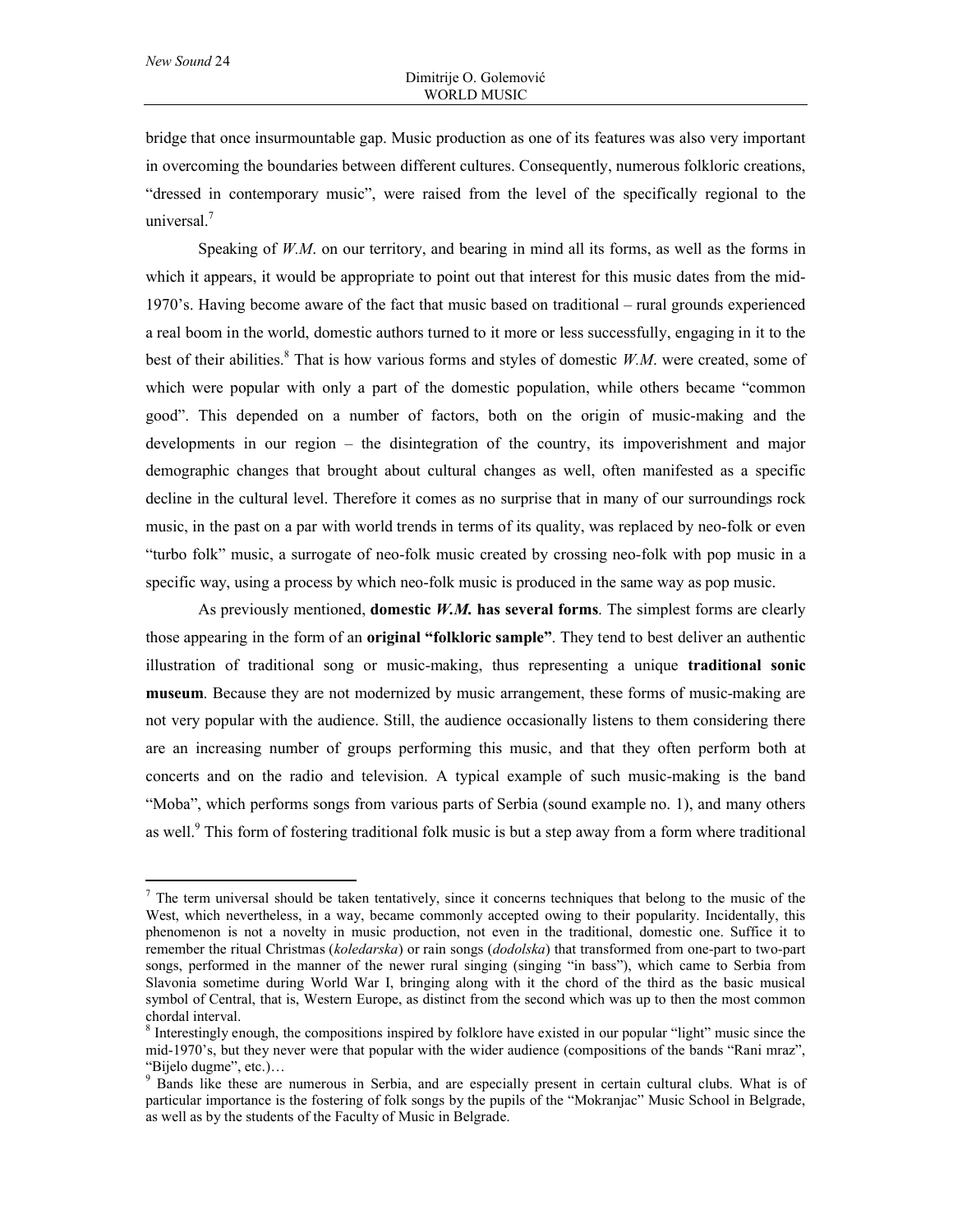music is upgraded through arrangement in accordance with contemporary music production, which could be formulated as **traditional music numbers in a contemporary – studio arrangement.** Such, for example, is the "groktalica" (*grunting song*), a traditional song of the Kninska krajina region, which in one composition was provided with a studio arrangement consisting of music, which was electronic in sound, combined with the music of the double flute, "borrowed" from the record library of the Faculty of Music (sound example no. 2). This principle, which incidentally is one of the most commonly used in *W.M*. (recall the music-making of the band "Deep Forest"), produces different results in practice, starting from the ones where a modern music arrangement is put to a folkloric melody to make up a harmonious whole, to the ones where the arranger (composer) failed in his attempt, so that the folkloric "sample" and the accompaniment are separated the whole time, or as one would put it: "like oil and water".

Interesting examples of **music arrangement** are made by some composers who enrich their music-making only to a certain degree, letting it sound as close to the original as possible. However, behind this intention of theirs there is a risk of this originality being seriously disturbed. One such example is "Putnička svirka" (*A Travelling Gig*), where the cow horn is accompanied by a continuous – bourdon tone, which contradicts the monophonic tradition of eastern Serbia. Not to mention the oriental undertone that such music-making acquires because of both the bourdon tone and the presence of the augmented second and a very developed improvisation in the line of the leading instrument (sound example no. 3). A similar stylistic "slip" occurs when a traditional Serbian song is accompanied by instruments of oriental origin, šargija and tapan, which is a very common occurrence in the process of creating *W.M.* forms on our territory (sound example no. 4).

**The reconstruction of the former type of music-making** is a path chosen by some musicians, as with the ensemble "Beogradska čalgija", who do this in terms of both the selection of music numbers and the choice of instruments that ought to represent the oriental music style – a plucked instrument (tambur), a string instrument (violin), a rhythmic instrument (Arabian drum, tambourine), etc. (sound example no. 5).

It seems that the greatest achievement of our authors in the series of "techniques" used in shaping *W.M*. is **the use of folkloric inspiration in creating an original music number**. As may be expected, the results of this practice are considerably different. We will cite only a few of them. The "Feliks kolo" (*The Feliks Round Dance*), a composition by Lajko Feliks and Boban Marković, combines the music styles of the "traditional *dvojka*" (music that has a very expressive "duple" rhythm) and popular "light" music, all of which is performed in a bold combination of the violin and wind – brass orchestra (sound example no. 6). "Violet Saz", a composition by Sanja Ilić, is a genuine example of *W.M.* creators' favourite technique, which is to combine musical "samples" irrespective of their genre and stylistic distinction. Hence a popular "light" melody (in a characteristic "tango" rhythm) that sounds familiar becomes "enriched" with oriental elements in this composition, all of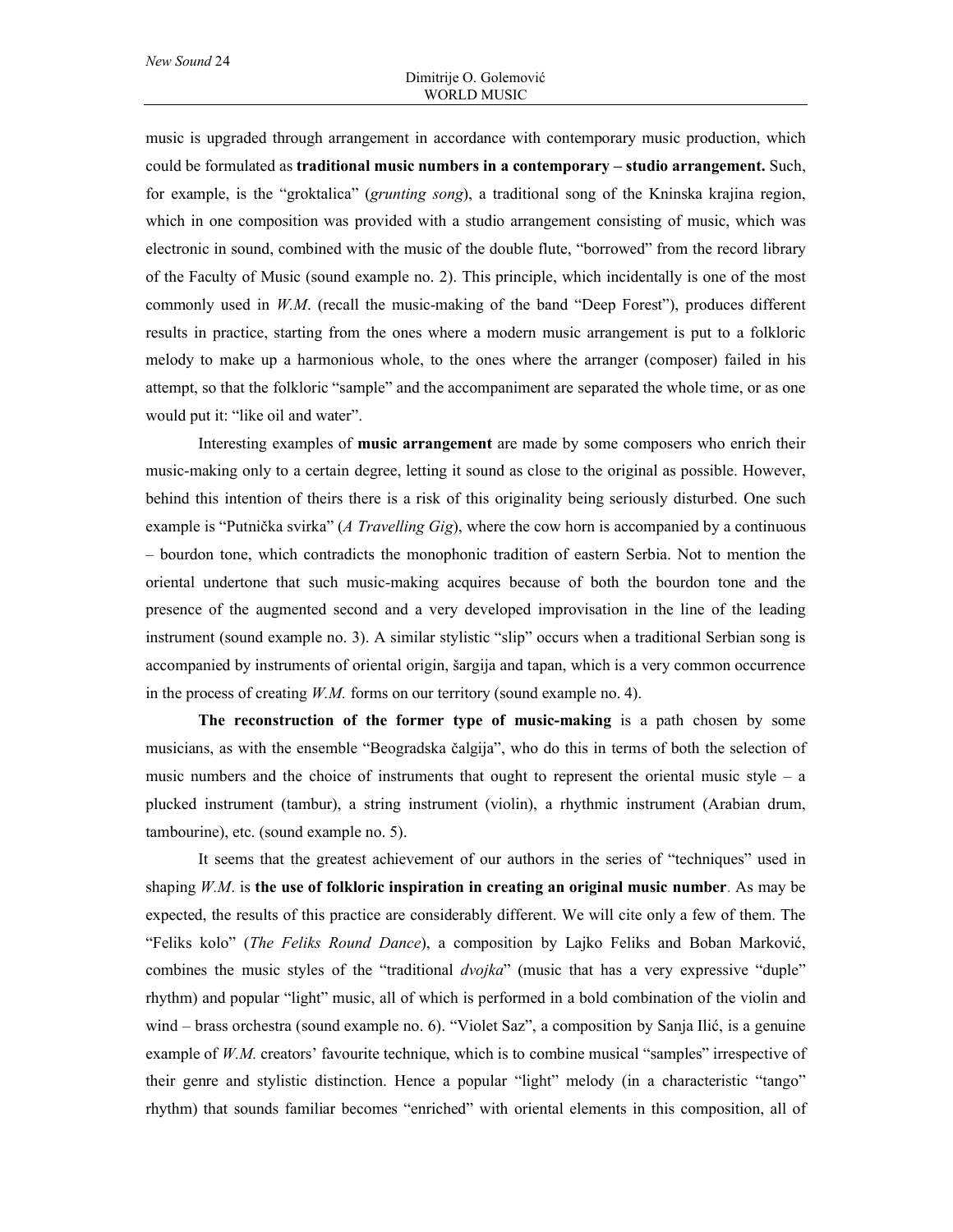which is performed by an ensemble with the following scoring: vocal, kaval, violin, percussion, ut, saz (types of oriental tamburs) and electronic keyboard (sound example no. 7). Unlike compositions that generally represent works created as a kind of mosaic, which often leaves an impression of disharmony and incompleteness, our *W.M.* "market" also offers compositions in which folklore is used only as an inspiration, which makes them original and valuable. Such, for example, is a composition boldly entitled "Prva frula" (*The First Pipe*) by the group "Zar" (sound example no. 8).

A special place in the "story" about domestic *W.M*., as pointed out by B. Djordjević, is occupied by **forms originating in what is known as subculture**, which belong to neo-folk or popular music. What appears as an important representative of that music practice is an ensemble with traditional scoring, known as the **brass band**, which has been in existence since as early as the midnineteenth century, and more intensely so since the "Dragačevski sabor trubača" (Dragačevo Brass Band Festival) was established in 1961, while its use in the films of director Emir Kusturica has resulted in the fact that the music-making of brass bands in our country, and likewise the world over, became one of the most expressive forms of *W.M*. If we carefully observe this practice, we notice musical forms of different origin, and therefore of different form, appearing in it. Hence country round dances and *čoček*, as well as numbers created "in the spirit of country music-making" appear as the simplest forms. This also includes the so-called original numbers that were not "originally" created for the brass band, but rather subsequently "rearranged". These are followed by compositions created as a result of folkloric inspiration, as well as those that have nothing folkloric in their basis, but nonetheless belong to *W.M*. as they are performed by a traditional folk orchestra, such as, for instance, the composition "Džipsi trik" (*Gypsy Trick*) (sound example no. 9). Brass bands also perform well-known compositions taken from film music or other sources. One of the most popular compositions is undoubtedly Goran Bregović's "Djurdjevdan" (*St. George's Day*) from Emir Kusturica's film "Dom za vešanje" (*Time of the Gypsies*), a composition that for years has been a most popular one as far as brass band music-making practice is concerned (sound example no. 10).

Still in subculture, happenings on the level of **neo-folk music** are also particularly significant, alongside brass band production. Here, too, we can speak of different song forms that are created, the simplest and closest to the "original inspiration" being songs sung in a characteristic two-four time, the already mentioned "*dvojka*", which is very popular among our people. They appear in many "production forms", the simplest of which has a traditional song structure as its basis. Such, for example, is the song "Gori Njujork, Pentagon se pali" (*New York Is On Fire, The Pentagon Is SetAblaze*), performed by the group "Srpski talibani" (*Serbian Taliban*), characteristic for having a text shaped into rhyming couplets. In terms of its form, this song belongs to a specific, recent, rural two-part singing – "in bass", and it is accompanied in "*dvojka*" in a typically "café style" – an ensemble consisting of a violin, accordion and bass guitar (sound example no. 11).